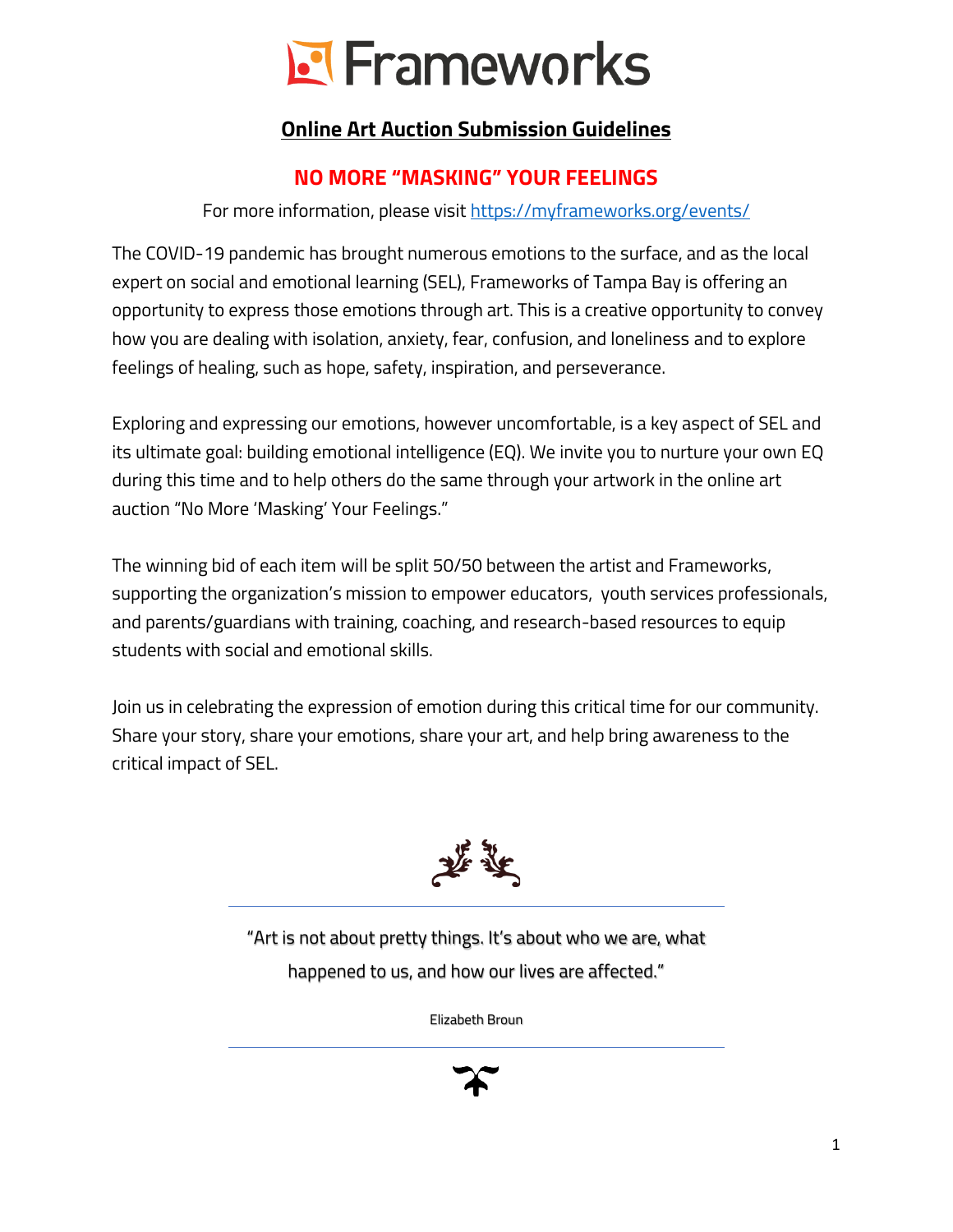

### **Online Art Auction Submission Application**

Please fill out the attached form and submit with your art piece, or you can email it to Alisa Miranda at [amiranda@myframeworks.org.](mailto:amiranda@myframeworks.org)

#### **Art Medium**

All media and dimensions are welcome in the auction. Art pieces must display a form of emotion that can be described in your application in 2-3 sentences about how you feel during this time of uncertainty.

#### **Time Frame**

Anyone can bid or submit art for the auction from **May 1, 2020, through October 31, 2020.** Each piece will be displayed online and open for bids for approximately one month upon receipt.

#### **Drop-off and Pick-up instructions:**

#### **i) Address**

The drop-off and pick-up location are Frameworks' office: 402 E. Oak Ave., Tampa, FL 33602 on **Fridays between 10 a.m. – 12 p.m.** If you are unable to deliver or pick up the art, or if you have any questions, please contact Alisa Miranda at [amiranda@myframeworks.org](mailto:amiranda@myframeworks.org) to make alternative arrangements.

#### **ii) Shipping and Handling**

Frameworks of Tampa Bay will be responsible for shipping and handling of auction item to the highest bidder. If you are an out-of-state artist, please contact Alisa Miranda at [amiranda@myframeworks.org.](mailto:amiranda@myframeworks.org)

#### **Bidding on the Art**

To place a bid on the available items or to peruse the art items up for bid, please visit [https://bit.ly/OnlineArtAuction2020.](https://bit.ly/OnlineArtAuction2020)

#### **Commission**

Artists will receive 50% of the winning bid. For example, if the winning bid is \$500, Frameworks will receive \$250, and the artist will receive \$250. We are supporting our local artists as well as ensuring social and emotional skills are continued in our community.

A COPY OF THE OFFICIAL REGISTRATION AND FINANCIAL INFORMATION MAY BE OBTAINED FROM THE DIVISION OF CONSUMER SERVICES BY CALLING TOLL-FREE (800-435-7352) WITHIN THE STATE REGISTRATION DOES NOT IMPLY ENDORSEMENT, APPROVAL, OR RECOMMENDATION BY THE STATE. REGISTRATION #CH23185.

Frameworks is an exempt organization as described in Section 501(c)(3) of the Internal Revenue Code; EIN #208776228